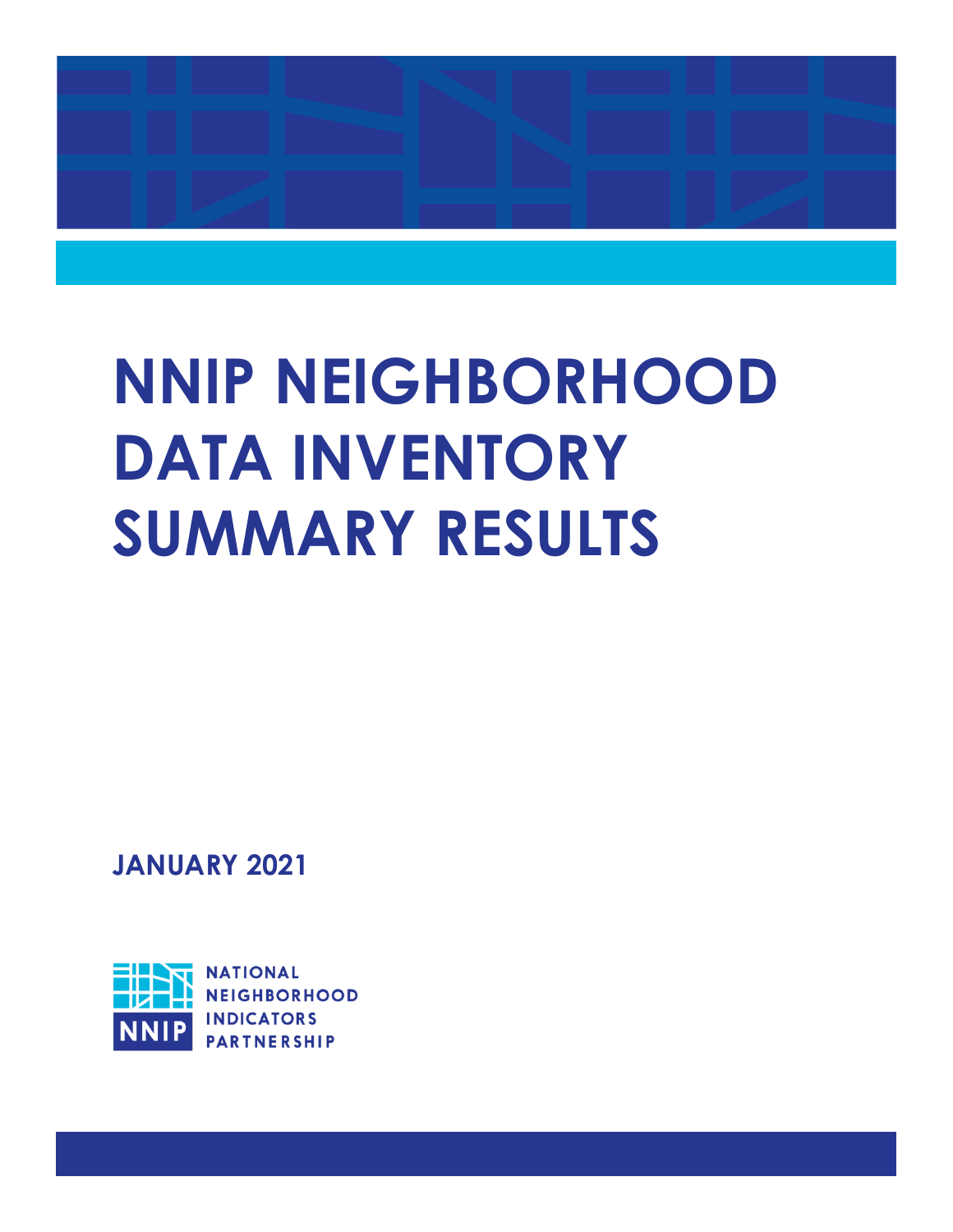

### **An Introduction to the NNIP Neighborhood Data Inventory**

As local data intermediaries, NNIP partners **assemble, transform and maintain data** and help local government, community organizations and foundations use this information in decisionmaking and community building. The experiences of our partners over the last two decades have affirmed the value of the NNIP model, which emphasizes data holdings that are:

- Neighborhood level
- Multi-topic
- Updated over time

Each year, as part of their commitment to the network, we ask NNIP partners to report out on the **local administrative data** that they maintain, including the sources, time period of coverage, and geographic level of their files.

NNIP HQ uses this information for internal planning, to formulate cross-site project ideas, and to understand the national patterns in data availability by domain at the local level. Local partners can use this report to demonstrate the number of organizations that have access to particular data sources when building relationship and negotiating with their own state and local government agencies for data.

We have summarized the NNIP partner reports on their data holdings by data source in the following tables:

- Geographic Level (address/parcel, census tract, etc.)
- Record Type (record level or summary data)
- Most Recent Year of Data
- Number of Years of Data

Please note: NNIP HQ (the Urban Institute) does not hold any of the data that local NNIP partners maintain. Many [partners](http://www.neighborhoodindicators.org/partners/profiles) do make their data available in [neighborhood profiles](http://www.neighborhoodindicators.org/library/catalog/neighborhood-profiles-nnip-web-sites) or for download on their websites.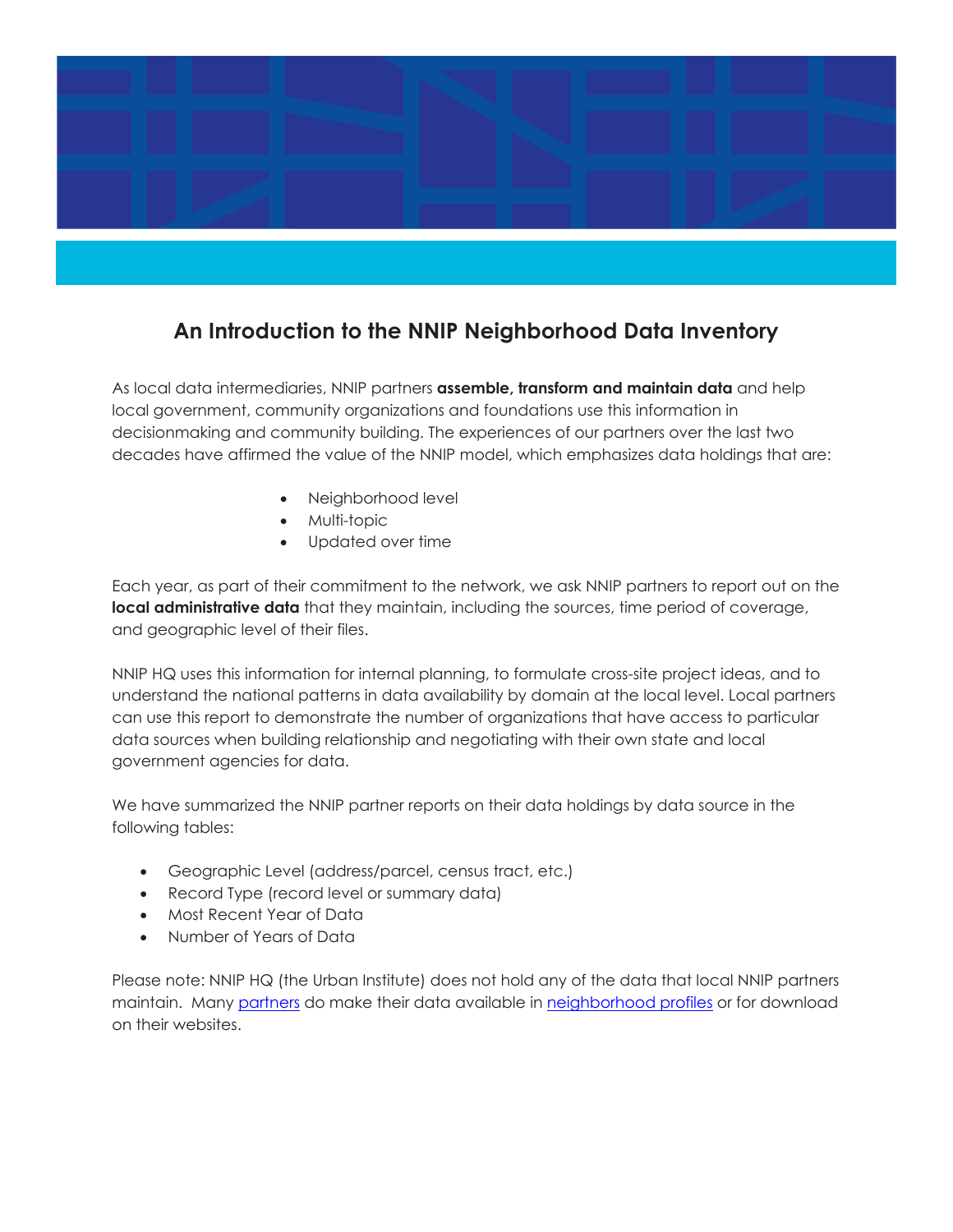January 2021

#### **Table 1: Geographic Level of Data**

| Lowest Geography Data is Available:   |                          |                           |                       |                 |          |           |                                    |  |
|---------------------------------------|--------------------------|---------------------------|-----------------------|-----------------|----------|-----------|------------------------------------|--|
| Data Element                          | Number<br>of<br>Partners | <b>Address</b><br>/parcel | <b>Block</b><br>group | Census<br>tract | ZIP Code | School    | Other sub-<br>city /county<br>area |  |
| <b>Child Welfare</b>                  |                          |                           |                       |                 |          |           |                                    |  |
| Foster care                           | 4                        | 1                         | 0                     | 1               | 0        | $\pmb{0}$ | 2                                  |  |
| Child abuse                           | 5                        | $\overline{2}$            | 0                     | 0               | 3        | 0         | 0                                  |  |
| <b>Education</b>                      |                          |                           |                       |                 |          |           |                                    |  |
| Student enrollment                    | 19                       | 7                         | 0                     | 0               | 0        | 13        | 0                                  |  |
| Free/reduced price lunches            | 19                       | 5                         | 0                     | 0               | 0        | 15        | 0                                  |  |
| Student proficiency                   | 21                       | 5                         | 0                     | 0               | 0        | 17        | 0                                  |  |
| Student absences                      | 18                       | 5                         | 0                     | 0               | 0        | 14        | 0                                  |  |
| Student discipline                    | 12                       | 4                         | 0                     | 0               | 0        | 7         | 2                                  |  |
| Special education                     | 15                       | 4                         | 0                     | 0               | 0        | 12        | 0                                  |  |
| Kindergarten assessment               | 10                       | 4                         | 0                     | 0               | 0        | 5         |                                    |  |
| <b>Head Start enrollment</b>          | 6                        | 3                         | 0                     | 0               | 0        | 4         | 0                                  |  |
| Other pre-school enrollment           | 8                        | 6                         | 0                     | 1               | 0        | 3         | 0                                  |  |
| Licensed child care providers / slots | 18                       | 18                        | 0                     | 0               | 1        | 0         | 0                                  |  |
| <b>Health</b>                         |                          |                           |                       |                 |          |           |                                    |  |
| Immunizations                         | 8                        | 0                         | 0                     | 3               | 2        | 2         | 2                                  |  |
| Child blood-lead levels               | 12                       | 5                         | 1                     | 4               | 1        | 0         | 1                                  |  |
| Hospital admissions by cause          | 10                       | 2                         | 0                     | 2               | 6        | 0         | 0                                  |  |
| Emergency department visits           | 10                       | $\overline{c}$            |                       | 3               | 5        | 0         | 0                                  |  |
| Injury surveillance                   | 5                        | $\overline{2}$            | 0                     | 1               |          | 0         | 1                                  |  |
| Communicable diseases                 | 6                        | 1                         | 0                     | 2               |          | 0         | 2                                  |  |
| Electronic health records             | 2                        | 1                         | 1                     | 0               | 0        | 0         | 0                                  |  |
| Insurance claims                      | 3                        | 1                         | 0                     | 1               |          | 0         | 0                                  |  |
| Sexually transmitted diseases         | 6                        | 1                         | 0                     | 3               | 0        | 0         | 2                                  |  |
| Births with attributes (weight, etc.) | 20                       | 8                         | 1                     | 7               | 2        | 0         | $\overline{c}$                     |  |
| Deaths by cause                       | 16                       | 10                        | 1                     | 1               | 2        | 0         | $\overline{2}$                     |  |
| <b>Public Assistance</b>              |                          |                           |                       |                 |          |           |                                    |  |
| <b>TANF</b>                           | 8                        | 3                         | 0                     | 4               | 1        | $\pmb{0}$ | 2                                  |  |
| Food stamps / SNAP                    | 9                        | 4                         | 0                     | 3               |          | 0         |                                    |  |
| Medicaid                              | 9                        | 4                         | 0                     | 3               |          | 0         |                                    |  |
| S-CHIP                                | 5                        | 3                         | 0                     | 0               | 1        | 0         |                                    |  |
| <b>WIC</b>                            | 5                        | 3                         | 0                     | 0               |          | 0         |                                    |  |
| Subsidized child care                 | 4                        | 4                         | 0                     | 1               | 0        | 0         | 0                                  |  |
| Public housing units                  | 15                       | 15                        | 0                     | 2               | 0        | 0         | 0                                  |  |
| Other subsidized housing              | 14                       | 12                        | 0                     | 4               | 0        | 0         | 0                                  |  |
| Housing choice vouchers               | 12                       | 4                         | 0                     | 8               | 0        | 0         | 0                                  |  |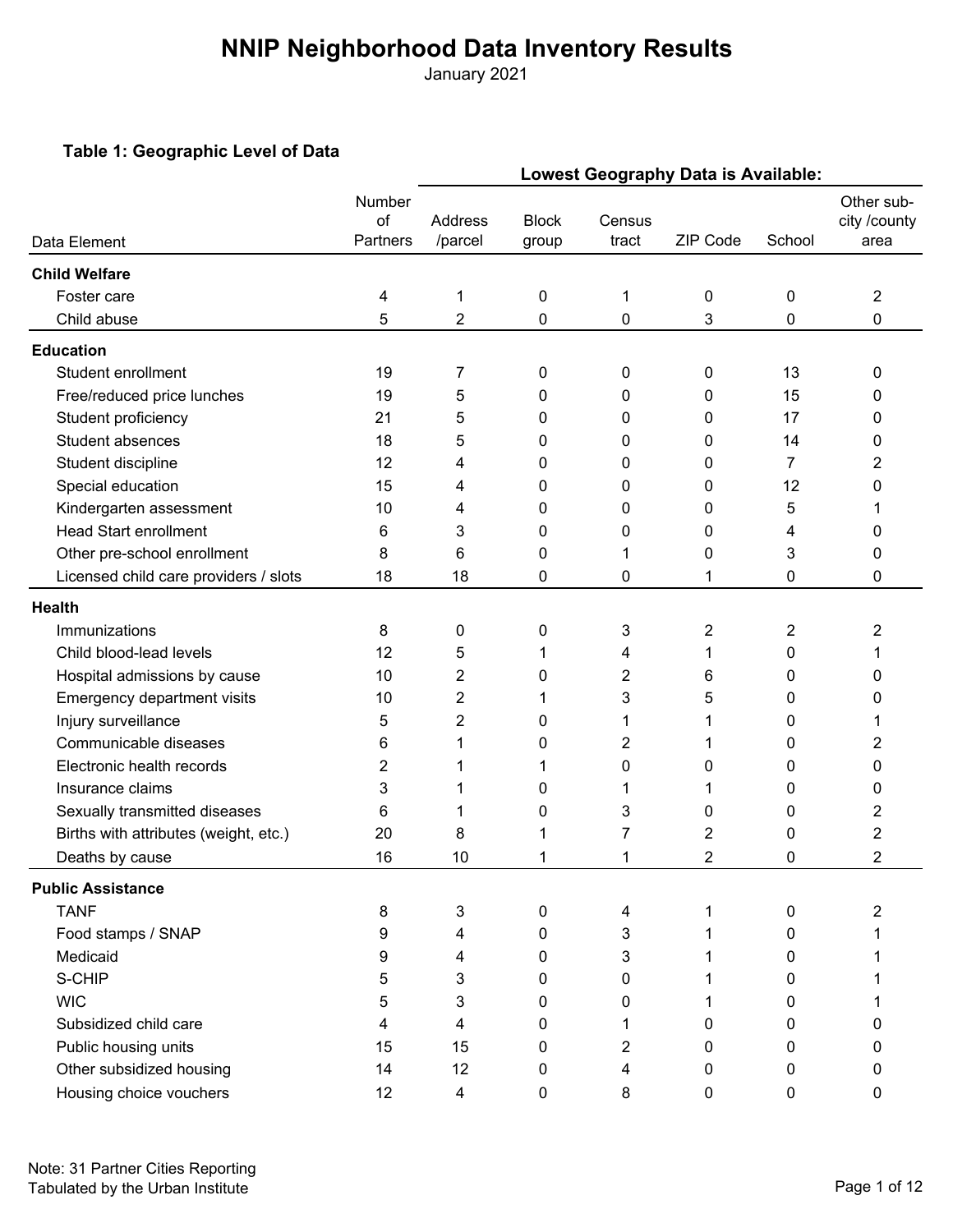January 2021

#### **Table 1: Geographic Level of Data**

|                                              | Lowest Geography Data is Available: |                    |                       |                 |          |        |                                    |  |
|----------------------------------------------|-------------------------------------|--------------------|-----------------------|-----------------|----------|--------|------------------------------------|--|
| Data Element                                 | Number<br>of<br>Partners            | Address<br>/parcel | <b>Block</b><br>group | Census<br>tract | ZIP Code | School | Other sub-<br>city /county<br>area |  |
| <b>Crime and Public Safety</b>               |                                     |                    |                       |                 |          |        |                                    |  |
| Reported crime (Part I)                      | 18                                  | 16                 | 1                     | 0               | 1        | 0      | 0                                  |  |
| Reported crime (Part II)                     | 14                                  | 13                 | 0                     | 0               |          | 0      | 0                                  |  |
| Arrests (adults)                             | 8                                   | 8                  | 0                     | 0               | 0        | 0      | 0                                  |  |
| Arrests (juvenile)                           | 10                                  | 9                  | 0                     | 0               |          | 0      | 0                                  |  |
| Emergency calls for service (911)            | 9                                   | 6                  | 0                     | 2               | 1        | 0      | 0                                  |  |
| Ex-offenders returning from prison           | 3                                   | 2                  | 0                     | 0               | 3        | 0      | 0                                  |  |
| Ex-offenders returning from jail             | 1                                   | 1                  | 0                     | 0               | 0        | 0      | 0                                  |  |
| Prison population                            | 0                                   | 0                  | 0                     | 0               | 0        | 0      | 0                                  |  |
| Jail population                              | 0                                   | 1                  | 0                     | 0               | 0        | 0      | 0                                  |  |
| Bail                                         | 2                                   | 2                  | 0                     | 0               | 0        | 0      | 0                                  |  |
| Charging decisions                           | 1                                   | 1                  | 0                     | 0               | 0        | 0      | 0                                  |  |
| Sentencing                                   | 0                                   | 0                  | 0                     | 0               | 0        | 0      | 0                                  |  |
| Complaints about police conduct              |                                     | 0                  | 0                     | 0               | 0        | 0      |                                    |  |
| Police use of force                          | 4                                   | 2                  | 0                     | 0               | 0        | 0      | 2                                  |  |
| Persons on probation/parole                  | 3                                   | 1                  | 0                     |                 |          | 0      | 0                                  |  |
| Police pedestrian stops                      | 3                                   | 2                  | 0                     |                 | 0        | 0      | 0                                  |  |
| Police vehicle stops                         | 4                                   | 2                  | 0                     | 1               | 0        | 0      |                                    |  |
| <b>Business/Economy</b>                      |                                     |                    |                       |                 |          |        |                                    |  |
| Establishments (UI records, ES-202)          | 5                                   | 3                  | 0                     | 1               | 0        | 0      |                                    |  |
| Business inventory (other)                   | 11                                  | 12                 | 0                     | 0               |          | 0      | 0                                  |  |
| <b>Business licenses</b>                     | 7                                   | 8                  | 0                     | 0               |          | 0      | 0                                  |  |
| Liquor licenses/stores                       | 11                                  | 10                 | 0                     | 0               |          | 0      | O                                  |  |
| Unemployment Insurance wage record           | 3                                   | 1                  | 0                     | 1               | 0        | 0      |                                    |  |
| Unemployment Insurance claimant file         | 3                                   | 1                  | 0                     | 0               | 1        | 0      |                                    |  |
| <b>Property Transactions/Characteristics</b> |                                     |                    |                       |                 |          |        |                                    |  |
| Property characteristics                     | 23                                  | 23                 | 0                     |                 | 0        | 0      | 0                                  |  |
| Property sales                               | 20                                  | 19                 | 0                     | 1               |          | 0      | 0                                  |  |
| Property tax assessments                     | 19                                  | 20                 | 0                     | 0               | 0        | 0      | 0                                  |  |
| <b>Building permits</b>                      | 18                                  | 18                 | 0                     | 0               | 0        | 0      |                                    |  |
| Evictions                                    | 9                                   | 9                  | 0                     | 2               | 0        | 0      | 0                                  |  |
| Tax delinquencies / foreclosures             | 10                                  | 10                 | 0                     | 0               | 0        | 0      | 0                                  |  |
| Foreclosures (mortgages)                     | 18                                  | 15                 | 0                     | 2               | 0        | 0      |                                    |  |
| Demolitions                                  | 11                                  | 11                 | 0                     | 0               | 0        | 0      | 0                                  |  |
| Housing code violations                      | 14                                  | 13                 | 0                     | 0               | 0        | 0      | 0                                  |  |
| Vacant parcels                               | 21                                  | 21                 | 0                     | 1               | 0        | 0      | 0                                  |  |
| Water usage / shutoffs                       | 3                                   | 4                  | 0                     | 0               | 0        | 0      | 0                                  |  |
| Electricity usage / shutoffs                 | 2                                   | 1                  | 1                     | 0               | 0        | 0      | 0                                  |  |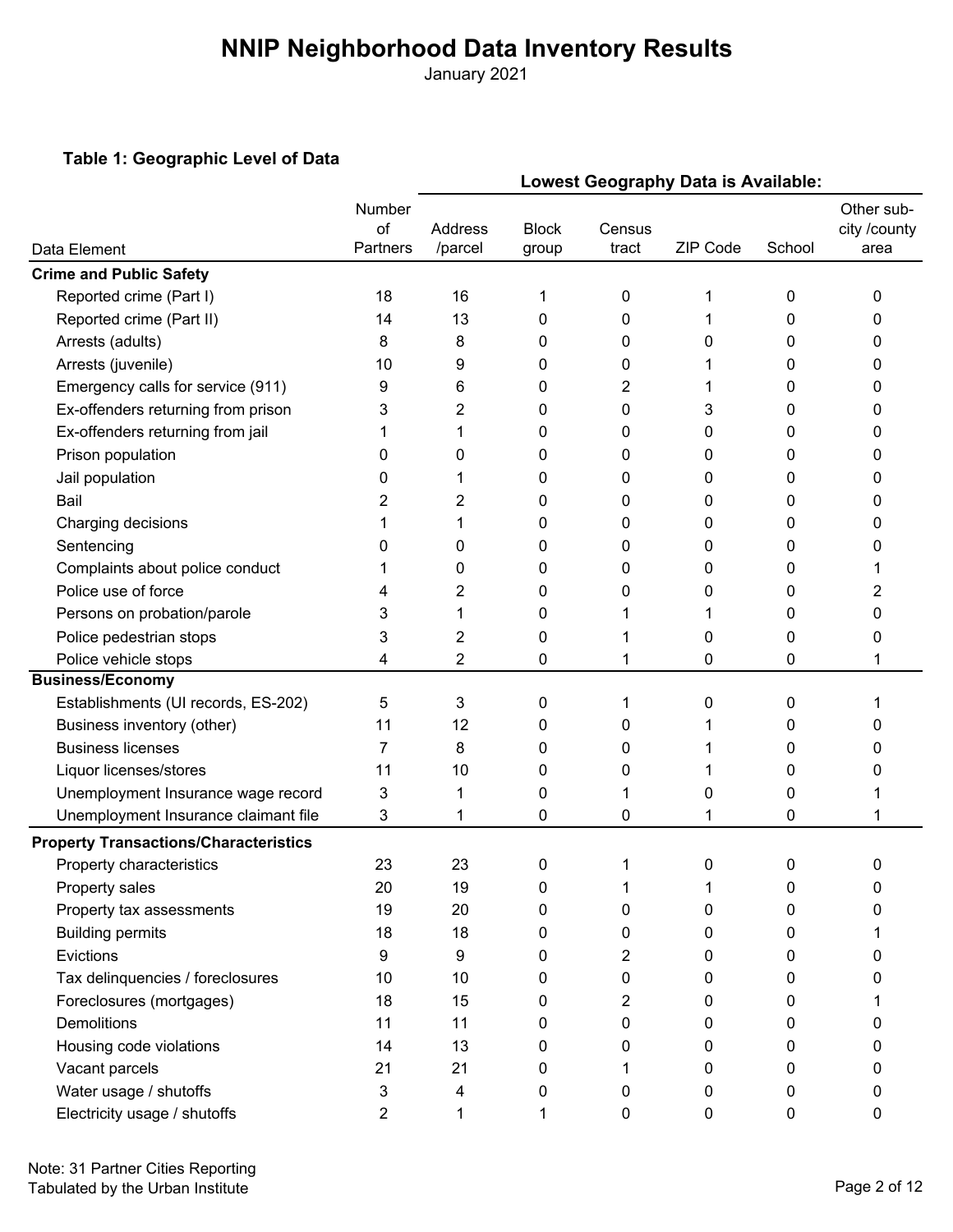January 2021

#### **Table 1: Geographic Level of Data**

| - - - U                            |                                 | <b>Lowest Geography Data is Available:</b> |                       |                 |                 |        |                                    |  |  |  |  |
|------------------------------------|---------------------------------|--------------------------------------------|-----------------------|-----------------|-----------------|--------|------------------------------------|--|--|--|--|
| Data Element                       | Number<br>οf<br><b>Partners</b> | Address<br>/parcel                         | <b>Block</b><br>group | Census<br>tract | <b>ZIP Code</b> | School | Other sub-<br>city /county<br>area |  |  |  |  |
| <b>Environment</b>                 |                                 |                                            |                       |                 |                 |        |                                    |  |  |  |  |
| <b>Bike lanes</b>                  | 9                               | 4                                          | 0                     | 0               | 0               | 0      |                                    |  |  |  |  |
| Impervious surface                 | 4                               | $\overline{2}$                             | 0                     |                 | n               | 0      |                                    |  |  |  |  |
| Tree canopy                        | 4                               | $\overline{2}$                             |                       |                 | 0               | 0      |                                    |  |  |  |  |
| <b>Other</b>                       |                                 |                                            |                       |                 |                 |        |                                    |  |  |  |  |
| Voting registration / records      | 12                              | 4                                          |                       |                 | 0               | 0      |                                    |  |  |  |  |
| Community referral calls (211)     | 6                               | $\overline{2}$                             |                       |                 | 4               |        |                                    |  |  |  |  |
| Community referral providers (211) | 4                               | 4                                          | 0                     | 0               |                 | 0      |                                    |  |  |  |  |
| City requests for service (311)    | 12                              | 14                                         |                       |                 |                 |        |                                    |  |  |  |  |
| Drivers license records            |                                 |                                            | 0                     | 0               |                 | ი      |                                    |  |  |  |  |
| Local government capital budget    | 3                               |                                            |                       |                 |                 | 0      |                                    |  |  |  |  |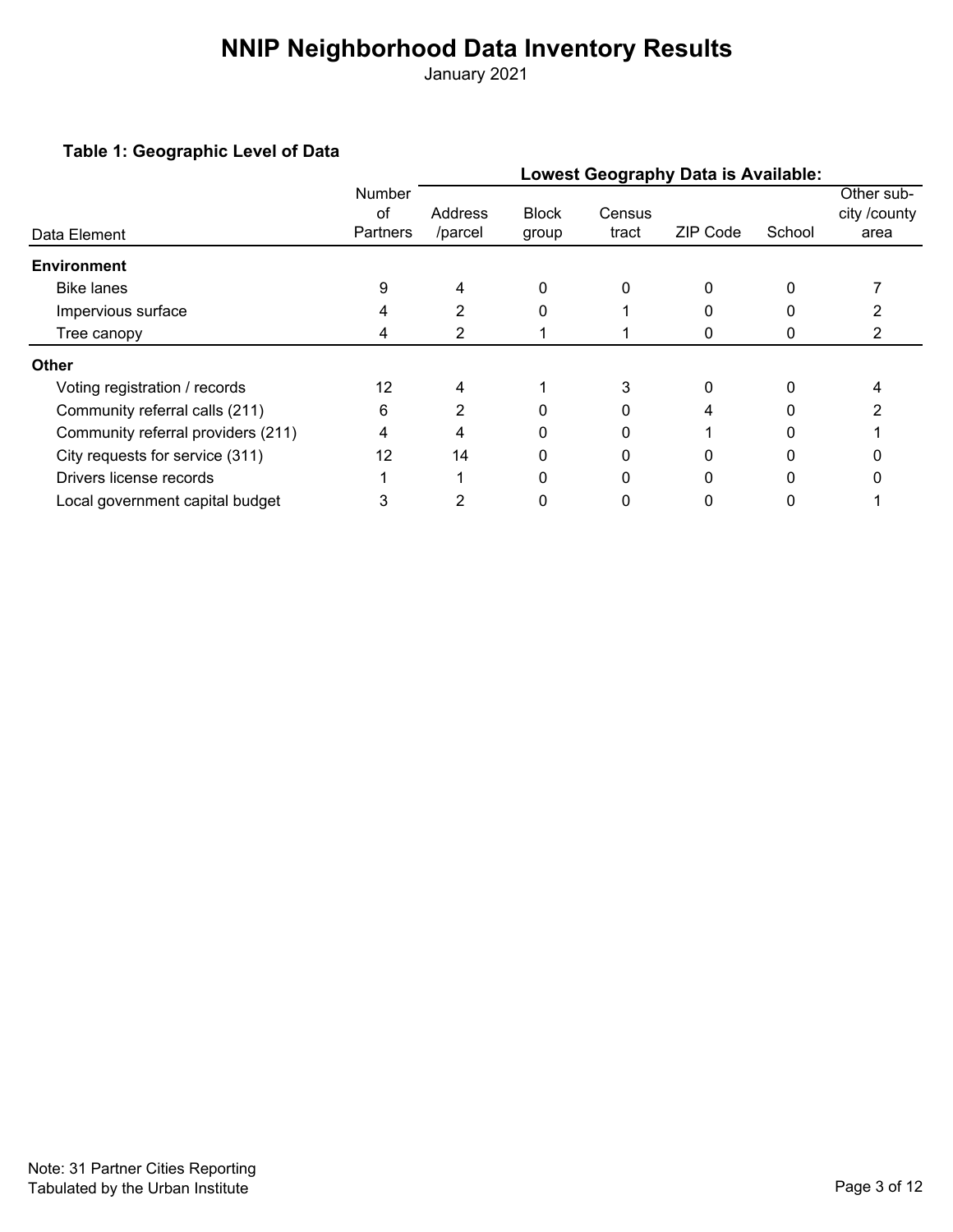January 2021

#### **Table 2: Record Type of Data**

| Table 2: Record Type of Data          |                                  |                 |                 |  |  |  |
|---------------------------------------|----------------------------------|-----------------|-----------------|--|--|--|
|                                       |                                  | Data Level:     |                 |  |  |  |
| Data Element                          | Number<br>$\alpha$ f<br>Partners | Record<br>Level | Summary<br>Data |  |  |  |
|                                       |                                  |                 |                 |  |  |  |
| <b>Child Welfare</b>                  |                                  | 2               |                 |  |  |  |
| Foster care<br>Child abuse            | 4                                |                 | 2<br>3          |  |  |  |
|                                       | 5                                | 2               |                 |  |  |  |
| <b>Education</b>                      |                                  |                 |                 |  |  |  |
| Student enrollment                    | 19                               | 9               | 11              |  |  |  |
| Free/reduced price lunches            | 19                               | 9               | 11              |  |  |  |
| Student proficiency                   | 21                               | 7               | 15              |  |  |  |
| <b>Student absences</b>               | 18                               | 7               | 12              |  |  |  |
| Student discipline                    | 12                               | 6               | 7               |  |  |  |
| Special education                     | 15                               | 8               | 8               |  |  |  |
| Kindergarten assessment               | 10                               | 6               | 4               |  |  |  |
| <b>Head Start enrollment</b>          | 6                                | 2               | 5               |  |  |  |
| Other pre-school enrollment           | 8                                | 3               | 7               |  |  |  |
| Licensed child care providers / slots | 18                               | 15              | 4               |  |  |  |
| <b>Health</b>                         |                                  |                 |                 |  |  |  |
| Immunizations                         | 8                                | 0               | 9               |  |  |  |
| Child blood-lead levels               | 12                               | 5               | 7               |  |  |  |
| Hospital admissions by cause          | 10                               | 6               | 3               |  |  |  |
| Emergency department visits           | 10                               | 6               | 5               |  |  |  |
| Injury surveillance                   | 5                                | 2               | 3               |  |  |  |
| Communicable diseases                 | 6                                | 2               | 4               |  |  |  |
| Electronic health records             | 2                                | 1               | 1               |  |  |  |
| Insurance claims                      | 3                                | 2               | 1               |  |  |  |
| Sexually transmitted diseases         | 6                                | 2               | 4               |  |  |  |
| Births with attributes (weight, etc.) | 20                               | 11              | 9               |  |  |  |
| Deaths by cause                       | 16                               | 12              | 4               |  |  |  |
| <b>Public Assistance</b>              |                                  |                 |                 |  |  |  |
| <b>TANF</b>                           | 8                                | 4               | 6               |  |  |  |
| Food stamps / SNAP                    | 9                                | 4               | 5               |  |  |  |
| Medicaid                              | 9                                | 4               | 5               |  |  |  |
| S-CHIP                                | 5                                | 3               | 2               |  |  |  |
| <b>WIC</b>                            | 5                                | $\overline{2}$  | 3               |  |  |  |
| Subsidized child care                 | 4                                | 4               | 1               |  |  |  |
| Public housing units                  | 15                               | 14              | 3               |  |  |  |
| Other subsidized housing              | 14                               | 12              | 4               |  |  |  |
| Housing choice vouchers               | 12                               | 5               | 7               |  |  |  |
|                                       |                                  |                 |                 |  |  |  |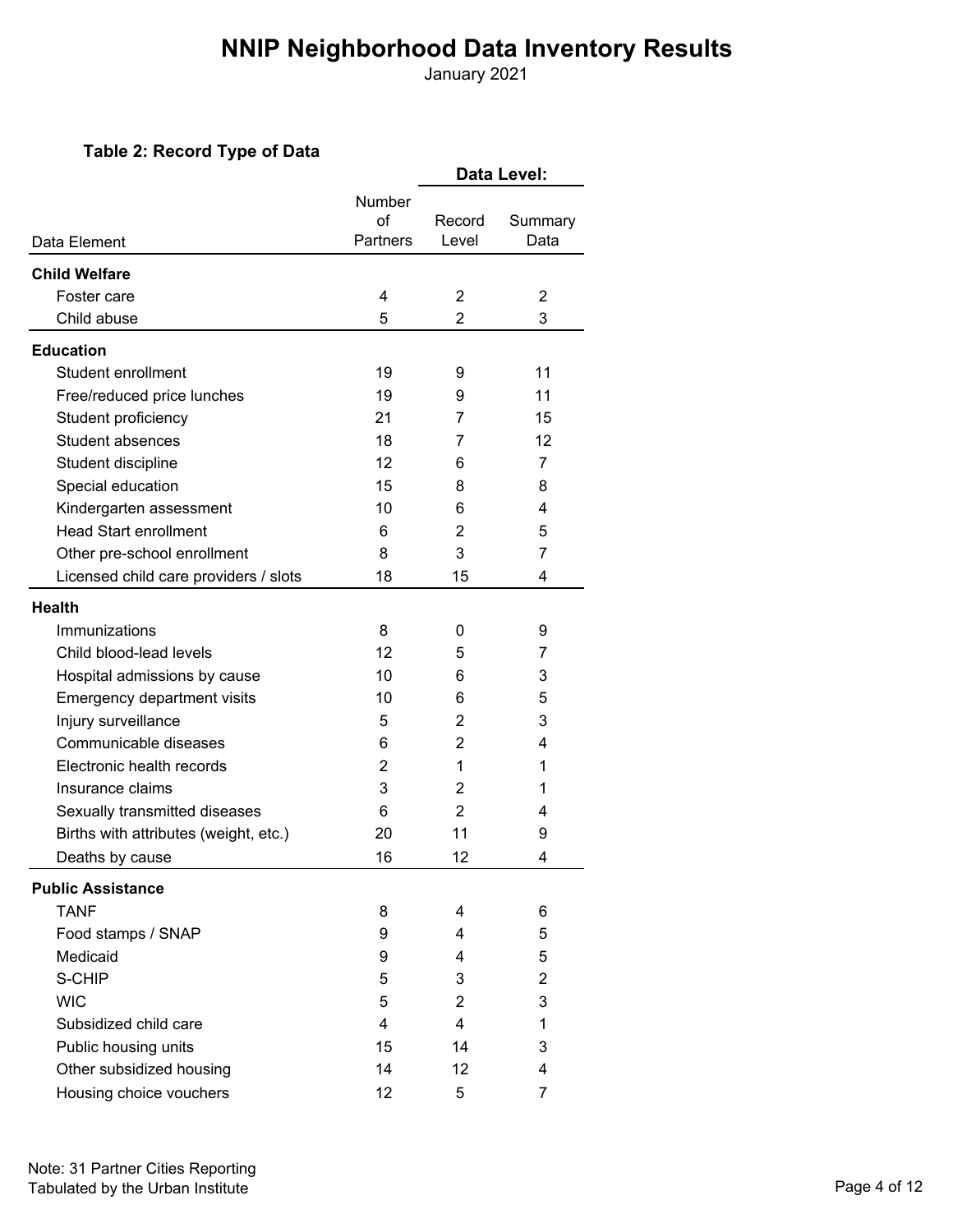January 2021

#### **Table 2: Record Type of Data**

|                                              |                 |        | Data Level: |
|----------------------------------------------|-----------------|--------|-------------|
|                                              | Number<br>of    | Record | Summary     |
| Data Element                                 | <b>Partners</b> | Level  | Data        |
| <b>Crime and Public Safety</b>               |                 |        |             |
| Reported crime (Part I)                      | 18              | 17     | 2           |
| Reported crime (Part II)                     | 14              | 13     | 1           |
| Arrests (adults)                             | 8               | 9      | 0           |
| Arrests (juvenile)                           | 10              | 10     | 1           |
| Emergency calls for service (911)            | 9               | 8      | 1           |
| Ex-offenders returning from prison           | 3               | 2      | 3           |
| Ex-offenders returning from jail             | 1               | 1      | 0           |
| Prison population                            | 0               | 0      | 0           |
| Jail population                              | 0               | 1      | 0           |
| Bail                                         | 2               | 2      | 0           |
| Charging decisions                           | 1               | 1      | 0           |
| Sentencing                                   | 0               | 0      | 0           |
| Complaints about police conduct              | 1               | 0      | 1           |
| Police use of force                          | 4               | 3      | 1           |
| Persons on probation/parole                  | 3               | 1      | 2           |
| Police pedestrian stops                      | 3               | 3      | $\Omega$    |
| Police vehicle stops                         | 4               | 4      | 0           |
| <b>Business/Economy</b>                      |                 |        |             |
| Establishments (UI records, ES-202)          | 5               | 3      | 2           |
| Business inventory (other)                   | 11              | 12     | 1           |
| <b>Business licenses</b>                     | 7               | 8      | 1           |
| Liquor licenses/stores                       | 11              | 10     | 1           |
| Unemployment Insurance wage record           | 3               | 1      | 2           |
| Unemployment Insurance claimant file         | 3               | 1      | 1           |
| <b>Property Transactions/Characteristics</b> |                 |        |             |
| Property characteristics                     | 23              | 23     | 1           |
| Property sales                               | 20              | 20     | 1           |
| Property tax assessments                     | 19              | 19     | 1           |
| <b>Building permits</b>                      | 18              | 18     | 1           |
| Evictions                                    | 9               | 9      | 2           |
| Tax delinquencies / foreclosures             | 10              | 10     | 0           |
| Foreclosures (mortgages)                     | 18              | 17     | 1           |
| <b>Demolitions</b>                           | 11              | 11     | 0           |
| Housing code violations                      | 14              | 13     | 1           |
| Vacant parcels                               | 21              | 20     | 1           |
| Water usage / shutoffs                       | 3               | 4      | 0           |
| Electricity usage / shutoffs                 | $\overline{2}$  | 1      | 1           |
|                                              |                 |        |             |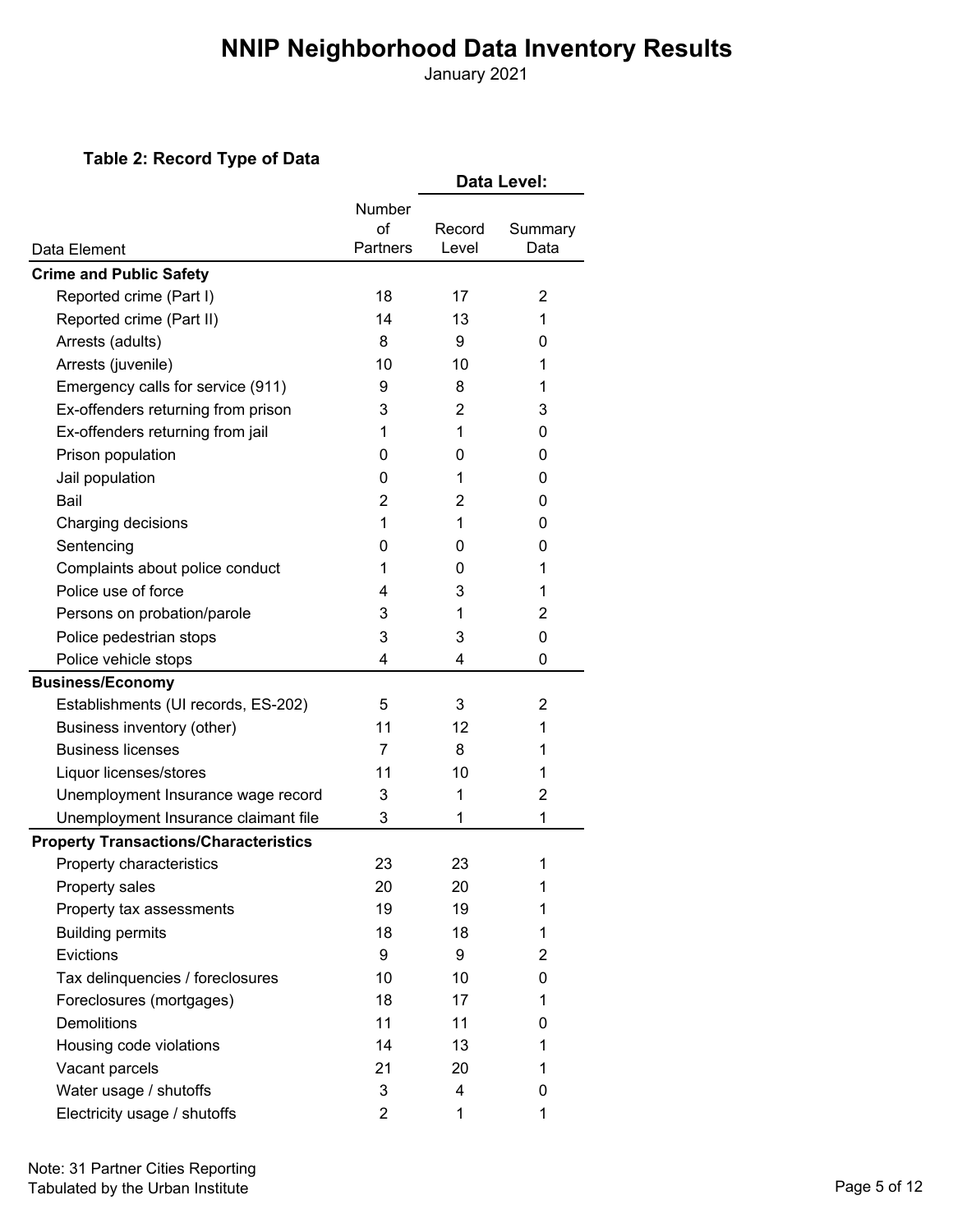January 2021

#### **Table 2: Record Type of Data**

|                                    |                 | Data Level: |         |  |  |  |
|------------------------------------|-----------------|-------------|---------|--|--|--|
|                                    | Number          |             |         |  |  |  |
|                                    | οf              | Record      | Summary |  |  |  |
| Data Element                       | <b>Partners</b> | Level       | Data    |  |  |  |
| <b>Environment</b>                 |                 |             |         |  |  |  |
| <b>Bike lanes</b>                  | 9               | 10          | ი       |  |  |  |
| Impervious surface                 |                 | 4           |         |  |  |  |
| Tree canopy                        | 4               | 4           | 2       |  |  |  |
| <b>Other</b>                       |                 |             |         |  |  |  |
| Voting registration / records      | 12              | 4           | 8       |  |  |  |
| Community referral calls (211)     | 6               | 4           | 4       |  |  |  |
| Community referral providers (211) | 4               | 6           |         |  |  |  |
| City requests for service (311)    | 12              | 14          |         |  |  |  |
| Drivers license records            |                 |             |         |  |  |  |
| Local government capital budget    | 3               | 2           |         |  |  |  |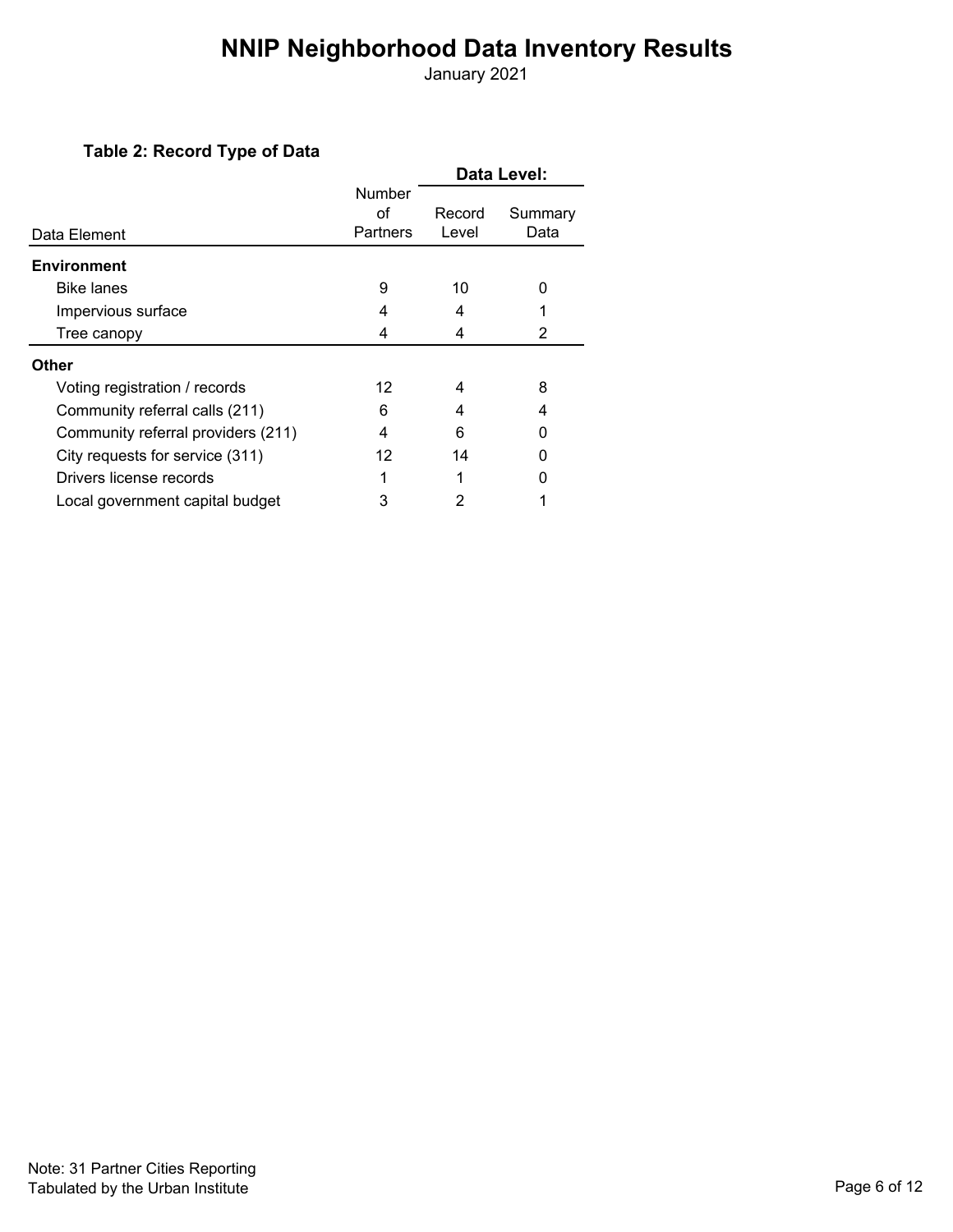January 2021

#### **Table 3: Most Recent Year of Data**

|                                       |                          | <b>Most Recent Year Data is Available:</b> |                |                |                |      |      |                |                    |  |
|---------------------------------------|--------------------------|--------------------------------------------|----------------|----------------|----------------|------|------|----------------|--------------------|--|
| Data Element                          | Number<br>of<br>Partners | 2019 or<br>newer                           | 2018           | 2017           | 2016           | 2015 | 2014 | 2013           | 2012 or<br>Earlier |  |
| <b>Child Welfare</b>                  |                          |                                            |                |                |                |      |      |                |                    |  |
| Foster care                           | 4                        | $\overline{2}$                             | 0              | 1              | 0              | 0    | 0    | 0              | 1                  |  |
| Child abuse                           | 5                        | 0                                          | $\overline{2}$ | 1              | 0              | 0    | 0    | 0              | 2                  |  |
| <b>Education</b>                      |                          |                                            |                |                |                |      |      |                |                    |  |
| Student enrollment                    | 19                       | 13                                         | 4              | 2              | 1              | 0    | 0    | 0              | 0                  |  |
| Free/reduced price lunches            | 19                       | 12                                         | 3              | $\overline{2}$ | 1              | 0    | 0    | $\overline{2}$ | 0                  |  |
| Student proficiency                   | 21                       | 17                                         | 3              | 0              | 1              | 1    | 0    | 0              | 0                  |  |
| Student absences                      | 18                       | 11                                         | 2              | 1              | 3              | 0    | 0    | 1              |                    |  |
| Student discipline                    | 12                       | 5                                          | 2              | 1              | 3              | 0    | 0    | 1              |                    |  |
| Special education                     | 15                       | 8                                          | 3              | 0              | $\overline{2}$ | 1    | 0    | 1              |                    |  |
| Kindergarten assessment               | 10                       | 4                                          | 3              | 1              | 1              | 1    | 0    | 0              | 0                  |  |
| <b>Head Start enrollment</b>          | 6                        | $\overline{2}$                             | 3              | 0              | 2              | 0    | 0    | 0              | 0                  |  |
| Other pre-school enrollment           | 8                        | 5                                          | 4              |                | 0              | 0    | 0    | 0              | 0                  |  |
| Licensed child care providers / slots | 18                       | 11                                         | 5              | 0              | 0              | 0    | 1    | 0              | $\overline{2}$     |  |
| <b>Health</b>                         |                          |                                            |                |                |                |      |      |                |                    |  |
| Immunizations                         | 8                        | 1                                          | 2              | 3              | 0              | 0    | 0    | 1              | 2                  |  |
| Child blood-lead levels               | 12                       | $\overline{2}$                             | 5              | 2              | 0              | 2    | 0    | 0              | 1                  |  |
| Hospital admissions by cause          | 10                       | $\overline{2}$                             | 3              | 2              | 1              | 0    | 1    | 1              | 0                  |  |
| Emergency department visits           | 10                       | $\overline{2}$                             | 3              | $\overline{2}$ | 1              | 0    | 1    |                |                    |  |
| Injury surveillance                   | 5                        | 0                                          | 2              | 1              | 1              | 0    | 0    | 1              | 0                  |  |
| Communicable diseases                 | 6                        | 1                                          | 0              | $\overline{2}$ | 1              | 0    | 1    | 1              | 0                  |  |
| Electronic health records             | 2                        | 0                                          | 1              | 1              | 0              | 0    | 0    | 0              | 0                  |  |
| Insurance claims                      | 3                        | 0                                          | 1              | 1              | 1              | 0    | 0    | 0              | 0                  |  |
| Sexually transmitted diseases         | 6                        | 1                                          | 1              | 1              | 1              | 0    | 1    | 1              | 0                  |  |
| Births with attributes (weight, etc.) | 20                       | 3                                          | 7              | 0              | 4              | 2    | 1    |                | 2                  |  |
| Deaths by cause                       | 16                       | 5                                          | 5              | 0              | $\overline{2}$ | 3    | 0    |                | 0                  |  |
| <b>Public Assistance</b>              |                          |                                            |                |                |                |      |      |                |                    |  |
| <b>TANF</b>                           | 8                        | $\overline{2}$                             | $\mathbf 1$    | $\mathbf 1$    | 0              | 1    | 1    | 1              | 3                  |  |
| Food stamps / SNAP                    | 9                        | 0                                          | 3              | 2              | 0              | 0    | 3    | 0              | 1                  |  |
| Medicaid                              | 9                        | 0                                          | 3              | $\overline{2}$ | 0              | 0    | 3    | 0              | 1                  |  |
| S-CHIP                                | 5                        | 0                                          | 1              | 3              | 0              | 0    | 1    | $\mathbf 0$    | 0                  |  |
| <b>WIC</b>                            | 5                        | 1                                          | 1              | 1              | 0              | 1    | 0    | 0              |                    |  |
| Subsidized child care                 | 4                        | $\mathbf{3}$                               | $\overline{2}$ | 0              | 0              | 0    | 0    | 0              | 0                  |  |
| Public housing units                  | 15                       | 11                                         | 3              | $\Omega$       | 1              | 2    | 0    | 0              | 0                  |  |
| Other subsidized housing              | 14                       | $\overline{7}$                             | 5              | 1              | 1              | 0    | 0    | 2              | 0                  |  |
| Housing choice vouchers               | 12                       | 6                                          | 2              | 3              | 0              | 0    | 0    | 0              |                    |  |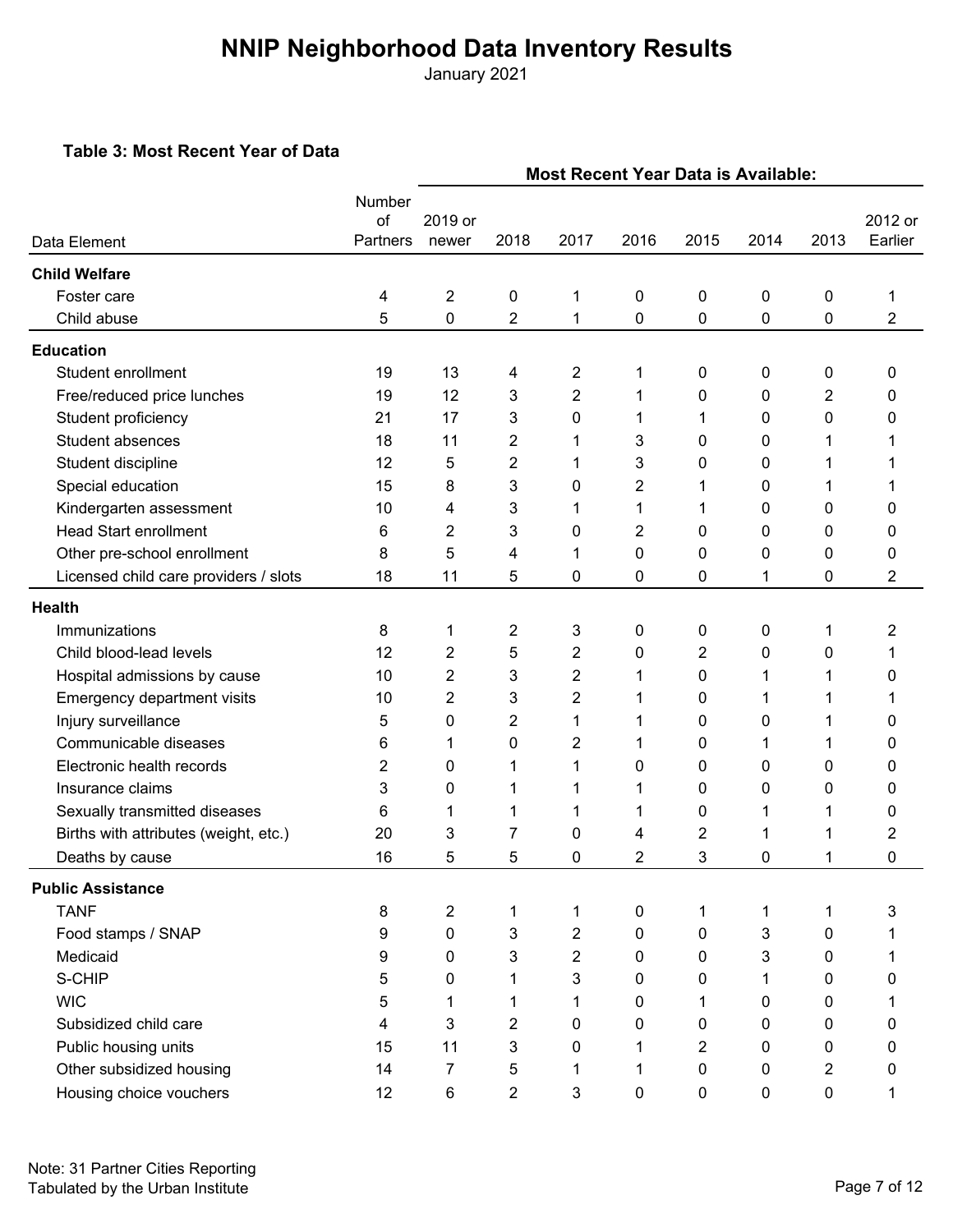January 2021

#### **Table 3: Most Recent Year of Data**

|                                              | <b>Most Recent Year Data is Available:</b> |         |      |      |      |                |                |             |         |
|----------------------------------------------|--------------------------------------------|---------|------|------|------|----------------|----------------|-------------|---------|
|                                              | Number                                     |         |      |      |      |                |                |             |         |
|                                              | of                                         | 2019 or |      |      |      |                |                |             | 2012 or |
| Data Element                                 | Partners                                   | newer   | 2018 | 2017 | 2016 | 2015           | 2014           | 2013        | Earlier |
| <b>Crime and Public Safety</b>               |                                            |         |      |      |      |                |                |             |         |
| Reported crime (Part I)                      | 18                                         | 12      | 5    | 1    | 0    | 0              | 1              | 0           | 0       |
| Reported crime (Part II)                     | 14                                         | 8       | 4    | 1    | 0    | 0              | 1              | 0           | 0       |
| Arrests (adults)                             | 8                                          | 3       | 2    | 0    | 2    | 0              | 1              | 0           | 1       |
| Arrests (juvenile)                           | 10                                         | 3       | 2    | 0    | 1    | 1              | 2              | 0           | 2       |
| Emergency calls for service (911)            | 9                                          | 7       | 1    | 0    | 0    | 0              | 0              | 1           | 0       |
| Ex-offenders returning from prison           | 3                                          | 0       | 0    | 0    | 0    | 0              | 0              |             | 4       |
| Ex-offenders returning from jail             |                                            | 0       | 0    | 0    | 0    | 0              | 0              | 1           | 0       |
| Prison population                            | 0                                          | 0       | 0    | 0    | 0    | 0              | 0              | 0           | 0       |
| Jail population                              | 0                                          | 1       | 0    | 0    | 0    | 0              | 0              | 0           | 0       |
| Bail                                         | 2                                          | 1       | 0    | 0    | 1    | 0              | 0              | 0           | 0       |
| Charging decisions                           | 1                                          | 1       | 0    | 0    | 0    | 0              | 0              | 0           | 0       |
| Sentencing                                   | 0                                          | 0       | 0    | 0    | 0    | 0              | 0              | 0           | 0       |
| Complaints about police conduct              |                                            | 1       | 0    | 0    | 0    | 0              | 0              | 0           | 0       |
| Police use of force                          | 4                                          | 2       | 1    | 0    | 0    | 1              | 0              | 0           | 0       |
| Persons on probation/parole                  | 3                                          | 0       | 1    | 0    | 0    | 0              | 0              | 2           |         |
| Police pedestrian stops                      | 3                                          | 3       | 0    | 0    | 0    | 0              | 0              | 0           | 0       |
| Police vehicle stops                         | 4                                          | 3       | 1    | 0    | 0    | 0              | $\mathbf 0$    | 0           | 0       |
| <b>Business/Economy</b>                      |                                            |         |      |      |      |                |                |             |         |
| Establishments (UI records, ES-202)          | 5                                          | 2       | 0    | 1    | 0    | 1              | 1              | 0           | 0       |
| Business inventory (other)                   | 11                                         | 5       | 3    | 0    | 0    | $\overline{c}$ | $\overline{2}$ | 1           | 0       |
| <b>Business licenses</b>                     | 7                                          | 6       | 0    | 0    | 0    | $\overline{c}$ | 1              | 0           | 0       |
| Liquor licenses/stores                       | 11                                         | 2       | 5    | 1    | 0    | 1              | 1              | 1           | 0       |
| Unemployment Insurance wage record           | 3                                          | 1       | 0    | 0    | 0    | 1              | 1              | 0           | 0       |
| Unemployment Insurance claimant file         | 3                                          | 1       | 0    | 0    | 0    | 2              | 0              | 0           | 0       |
| <b>Property Transactions/Characteristics</b> |                                            |         |      |      |      |                |                |             |         |
| Property characteristics                     | 23                                         | 14      | 2    | Δ    | 3    | 0              | 0              | 1           | n       |
| Property sales                               | 20                                         | 11      | 5    | 2    | 1    | 1              | 0              | 0           |         |
| Property tax assessments                     | 19                                         | 12      | 3    | 3    | 2    | 0              | 0              | 0           | 0       |
| <b>Building permits</b>                      | 18                                         | 14      | 2    | 2    | 1    | 0              | 0              | 0           | 0       |
| Evictions                                    | 9                                          | 6       | 0    | 2    | 2    | 0              | 0              | 0           |         |
| Tax delinquencies / foreclosures             | 10                                         | 5       | 1    | 1    | 1    | 1              | 0              | 0           |         |
| Foreclosures (mortgages)                     | 18                                         | 8       | 3    | 2    | 1    | 1              | 0              | 0           | 3       |
| Demolitions                                  | 11                                         | 7       | 3    | 1    | 0    | 0              | 0              | 0           | 0       |
| Housing code violations                      | 14                                         | 9       | 1    | 1    | 2    | 0              | 1              | 0           | 0       |
| Vacant parcels                               | 21                                         | 14      | 1    | 2    | 3    |                | 0              | 0           | 1       |
| Water usage / shutoffs                       | 3                                          | 1       | 0    | 0    | 0    | 1              | 0              | 0           | 2       |
| Electricity usage / shutoffs                 | 2                                          | 0       | 1    | 0    | 0    | 0              | 1              | $\mathbf 0$ | 0       |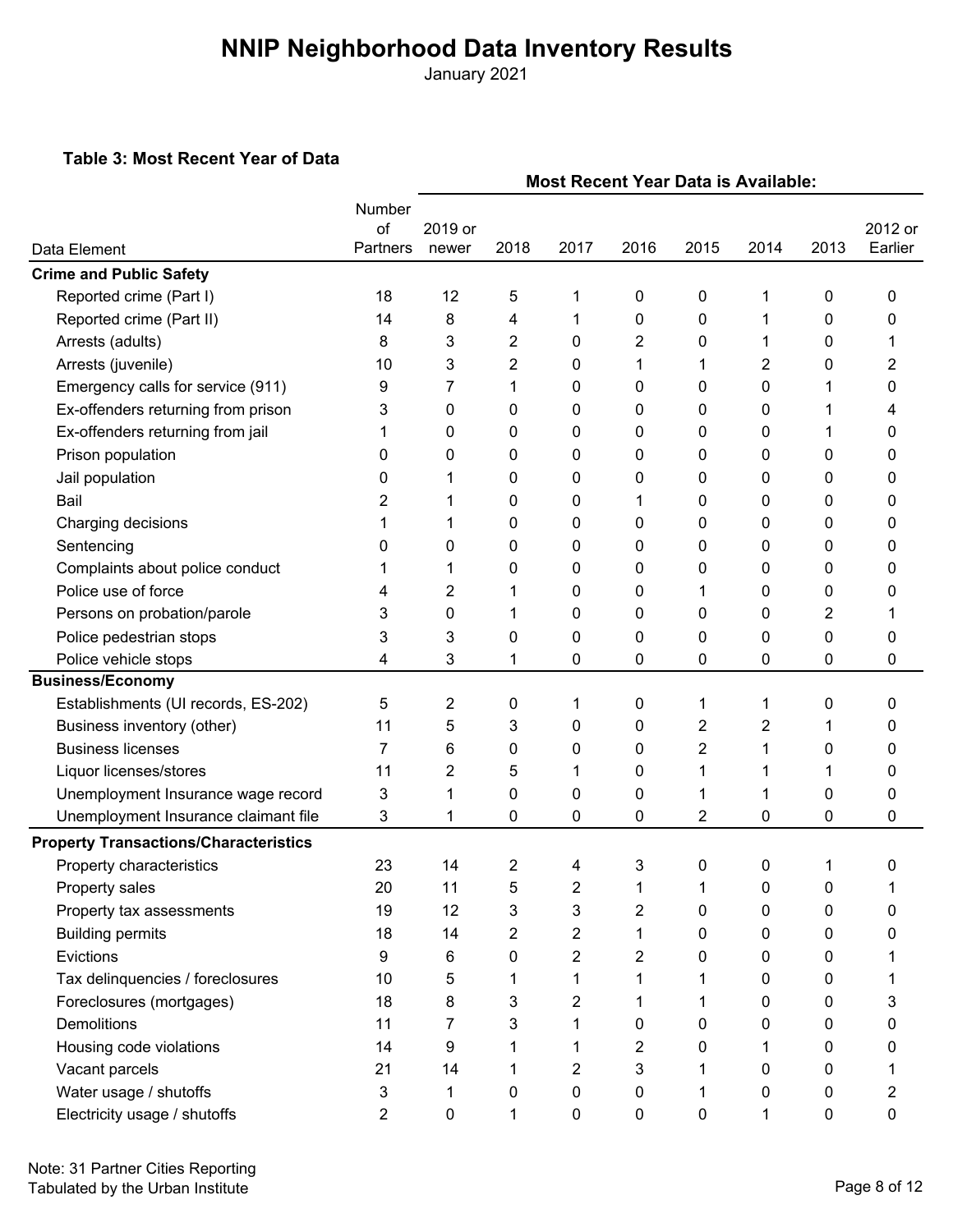January 2021

#### **Table 3: Most Recent Year of Data**

|                                    |                                        | <b>Most Recent Year Data is Available:</b> |      |          |                |      |          |              |                    |  |
|------------------------------------|----------------------------------------|--------------------------------------------|------|----------|----------------|------|----------|--------------|--------------------|--|
| Data Element                       | <b>Number</b><br>of<br><b>Partners</b> | 2019 or<br>newer                           | 2018 | 2017     | 2016           | 2015 | 2014     | 2013         | 2012 or<br>Earlier |  |
| <b>Environment</b>                 |                                        |                                            |      |          |                |      |          |              |                    |  |
| <b>Bike lanes</b>                  | 9                                      | 8                                          |      |          | 0              |      | 0        | $\mathbf{0}$ | 0                  |  |
| Impervious surface                 |                                        | 0                                          | 0    |          | 2              | 0    |          |              |                    |  |
| Tree canopy                        | 4                                      |                                            |      |          | 2              | 0    | 0        |              | 0                  |  |
| <b>Other</b>                       |                                        |                                            |      |          |                |      |          |              |                    |  |
| Voting registration / records      | 12                                     | 4                                          | 3    |          | $\overline{2}$ |      | 0        |              |                    |  |
| Community referral calls (211)     | 6                                      | 4                                          |      | 0        | $\Omega$       | 2    |          | $\Omega$     |                    |  |
| Community referral providers (211) | 4                                      | 3                                          |      |          | 0              |      | 0        | 0            |                    |  |
| City requests for service (311)    | 12                                     | 9                                          |      |          | $\Omega$       | 2    | $\Omega$ | $\Omega$     |                    |  |
| Drivers license records            |                                        | $\Omega$                                   | 0    | $\Omega$ | $\Omega$       | 0    |          | $\Omega$     |                    |  |
| Local government capital budget    | 3                                      | 3                                          | 0    | 0        | 0              | 0    | 0        | 0            |                    |  |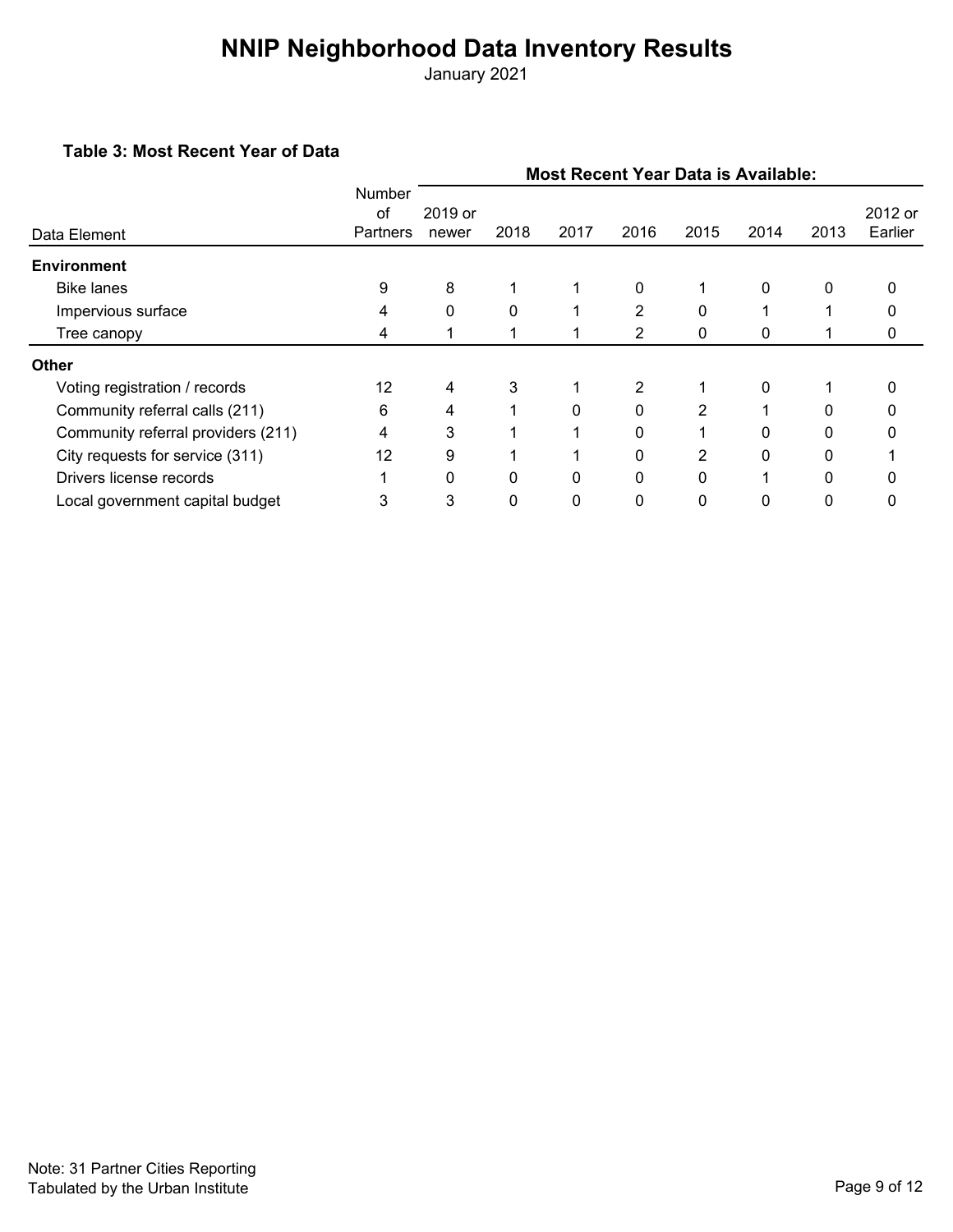January 2021

#### **Table 4: Number of Years of Data**

|                                       |              | <b>Total Years that Data is Available:</b> |                |                                |                |  |  |  |
|---------------------------------------|--------------|--------------------------------------------|----------------|--------------------------------|----------------|--|--|--|
|                                       | Number<br>of |                                            |                |                                |                |  |  |  |
| Data Element                          | Partners     | 1-2 Years                                  |                | 3-5 Years 6-10 Years 10+ Years |                |  |  |  |
| <b>Child Welfare</b>                  |              |                                            |                |                                |                |  |  |  |
| Foster care                           | 4            | $\mathbf 0$                                | 0              | $\mathbf{0}$                   | 4              |  |  |  |
| Child abuse                           | 5            | 1                                          | $\Omega$       | $\overline{2}$                 | $\overline{2}$ |  |  |  |
| <b>Education</b>                      |              |                                            |                |                                |                |  |  |  |
| Student enrollment                    | 19           | 2                                          | 1              | 3                              | 13             |  |  |  |
| Free/reduced price lunches            | 19           | 1                                          | 1              | 5                              | 12             |  |  |  |
| Student proficiency                   | 21           | 1                                          | 1              | 5                              | 14             |  |  |  |
| Student absences                      | 18           | 2                                          | 1              | 4                              | 11             |  |  |  |
| Student discipline                    | 12           | 0                                          | $\overline{2}$ | 4                              | 6              |  |  |  |
| Special education                     | 15           | 1                                          | 1              | 4                              | 9              |  |  |  |
| Kindergarten assessment               | 10           | 1                                          | 4              | $\overline{2}$                 | 3              |  |  |  |
| <b>Head Start enrollment</b>          | 6            | 1                                          | 1              | $\overline{2}$                 | 2              |  |  |  |
| Other pre-school enrollment           | 8            | 0                                          | 1              | 5                              | $\overline{2}$ |  |  |  |
| Licensed child care providers / slots | 18           | 6                                          | 3              | 5                              | 4              |  |  |  |
| <b>Health</b>                         |              |                                            |                |                                |                |  |  |  |
| Immunizations                         | 8            | $\overline{2}$                             | 1              | $\overline{2}$                 | 3              |  |  |  |
| Child blood-lead levels               | 12           | 3                                          | $\overline{2}$ | 1                              | 6              |  |  |  |
| Hospital admissions by cause          | 10           | 3                                          | 1              | 2                              | 4              |  |  |  |
| Emergency department visits           | 10           | 1                                          | 3              | 4                              | 2              |  |  |  |
| Injury surveillance                   | 5            | 0                                          | 0              | 1                              | 4              |  |  |  |
| Communicable diseases                 | 6            | 1                                          | 0              | 2                              | 3              |  |  |  |
| Electronic health records             | 2            | 2                                          | 0              | $\mathbf{0}$                   | 0              |  |  |  |
| Insurance claims                      | 3            | 1                                          | 1              | 1                              | 0              |  |  |  |
| Sexually transmitted diseases         | 6            | 0                                          | 1              | 2                              | 3              |  |  |  |
| Births with attributes (weight, etc.) | 20           | 2                                          | 1              | 3                              | 14             |  |  |  |
| Deaths by cause                       | 16           | 1                                          | 0              | 1                              | 14             |  |  |  |
| <b>Public Assistance</b>              |              |                                            |                |                                |                |  |  |  |
| <b>TANF</b>                           | 8            | 1                                          | 0              | $\overline{2}$                 | 5              |  |  |  |
| Food stamps / SNAP                    | 9            | 1                                          | 1              | 4                              | 3              |  |  |  |
| Medicaid                              | 9            | 1                                          | 1              | 4                              | 3              |  |  |  |
| S-CHIP                                | 5            | 1                                          | 0              | $\overline{2}$                 | 2              |  |  |  |
| <b>WIC</b>                            | 5            | 0                                          | 0              | $\overline{c}$                 | 3              |  |  |  |
| Subsidized child care                 | 4            | 1                                          | 1              | 1                              | 1              |  |  |  |
| Public housing units                  | 15           | 1                                          | 3              | 6                              | 5              |  |  |  |
| Other subsidized housing              | 14           | 3                                          | 3              | 5                              | 3              |  |  |  |
| Housing choice vouchers               | 12           | 3                                          | $\overline{2}$ | 4                              | 3              |  |  |  |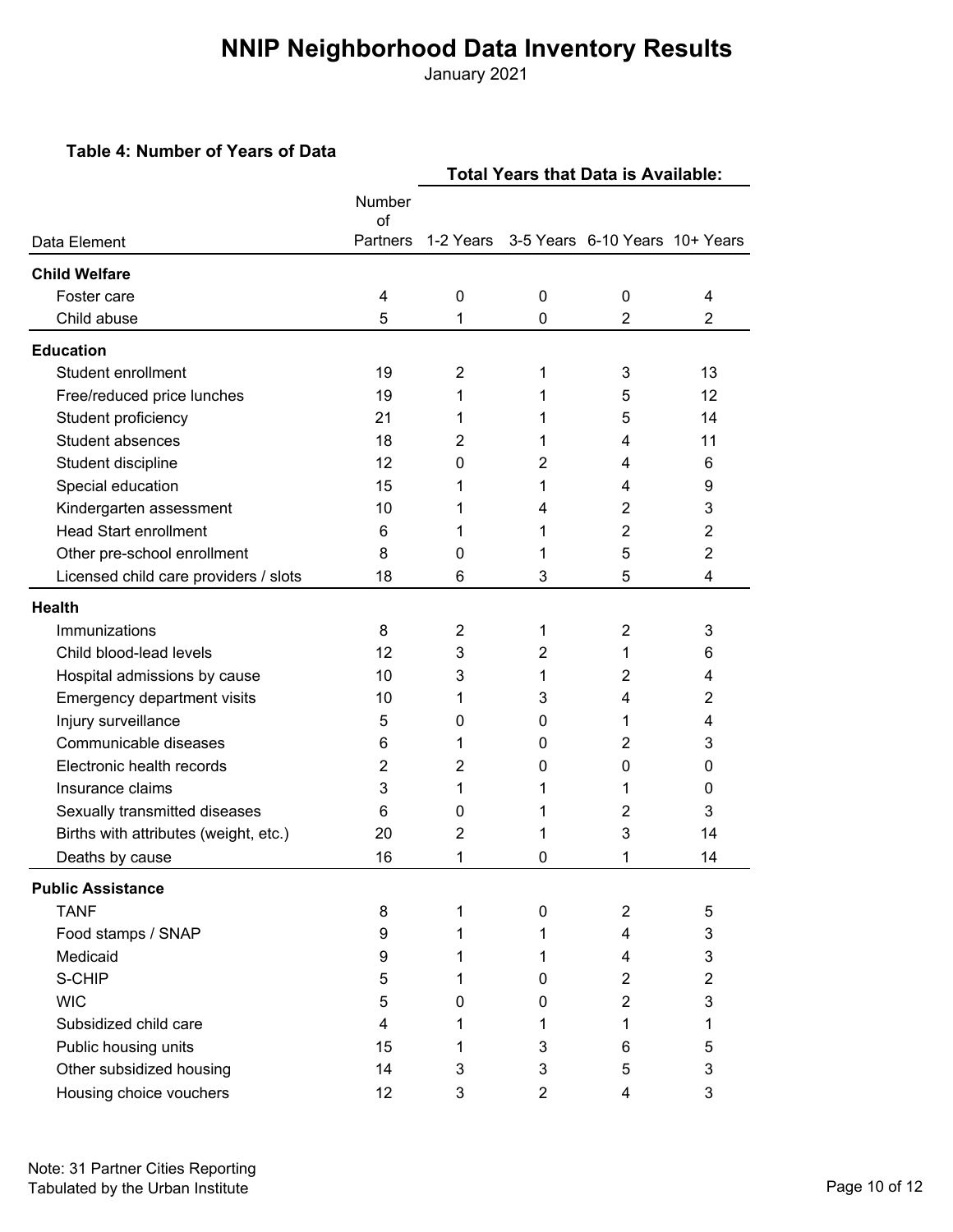January 2021

#### **Table 4: Number of Years of Data**

|                                              |                | <b>Total Years that Data is Available:</b> |                |                                |           |  |  |  |
|----------------------------------------------|----------------|--------------------------------------------|----------------|--------------------------------|-----------|--|--|--|
|                                              | Number         |                                            |                |                                |           |  |  |  |
| Data Element                                 | of<br>Partners | 1-2 Years                                  |                | 3-5 Years 6-10 Years 10+ Years |           |  |  |  |
| <b>Crime and Public Safety</b>               |                |                                            |                |                                |           |  |  |  |
| Reported crime (Part I)                      | 18             | 0                                          | 0              | 3                              | 15        |  |  |  |
| Reported crime (Part II)                     | 14             | 0                                          | 0              | 2                              | 12        |  |  |  |
| Arrests (adults)                             | 8              | 0                                          | 2              | 2                              | 4         |  |  |  |
| Arrests (juvenile)                           | 10             | 1                                          | 2              | 3                              | 4         |  |  |  |
| Emergency calls for service (911)            | 9              | 1                                          | 2              | 4                              | 2         |  |  |  |
| Ex-offenders returning from prison           | 3              | 2                                          | 1              | 0                              | 0         |  |  |  |
| Ex-offenders returning from jail             | 1              | 0                                          | 1              | 0                              | 0         |  |  |  |
| Prison population                            | 0              | 0                                          | 0              | 0                              | 0         |  |  |  |
| Jail population                              | 0              | 0                                          | 0              | 0                              | 0         |  |  |  |
| Bail                                         | 2              | 1                                          | 0              | 1                              | 0         |  |  |  |
| Charging decisions                           | 1              | 1                                          | 0              | 0                              | 0         |  |  |  |
| Sentencing                                   | 0              | 0                                          | 0              | 0                              | 0         |  |  |  |
| Complaints about police conduct              | 1              | 0                                          | 1              | 0                              | 0         |  |  |  |
| Police use of force                          | 4              | 1                                          | 3              | 0                              | 0         |  |  |  |
| Persons on probation/parole                  | 3              | 2                                          | 0              | 1                              | 0         |  |  |  |
| Police pedestrian stops                      | 3              | 0                                          | 1              | 2                              | 0         |  |  |  |
| Police vehicle stops                         | 4              | 0                                          | 1              | $\overline{2}$                 | 1         |  |  |  |
| <b>Business/Economy</b>                      |                |                                            |                |                                |           |  |  |  |
| Establishments (UI records, ES-202)          | 5              | 0                                          | 1              | 3                              | 1         |  |  |  |
| Business inventory (other)                   | 11             | $\overline{2}$                             | 4              | 1                              | 4         |  |  |  |
| <b>Business licenses</b>                     | 7              | 3                                          | 2              | 1                              |           |  |  |  |
| Liquor licenses/stores                       | 11             | 4                                          | 0              | 6                              | 1         |  |  |  |
| Unemployment Insurance wage record           | 3              | 1                                          | 1              | 0                              | 1         |  |  |  |
| Unemployment Insurance claimant file         | 3              | 1                                          | 1              | 0                              | 1         |  |  |  |
| <b>Property Transactions/Characteristics</b> |                |                                            |                |                                |           |  |  |  |
| Property characteristics                     | 23             |                                            | 2              |                                | 16        |  |  |  |
| Property sales                               | 20             | 1                                          | 0              | 3                              | 16        |  |  |  |
| Property tax assessments                     | 19             | $\overline{2}$                             | 0              | 3                              | 14        |  |  |  |
| <b>Building permits</b>                      | 18             | 1                                          | 1              | 3                              | 13        |  |  |  |
| Evictions                                    | 9              | 1                                          | $\overline{c}$ | 1                              | 5         |  |  |  |
| Tax delinquencies / foreclosures             | 10             | $\overline{2}$                             | 1              | 0                              | 7         |  |  |  |
| Foreclosures (mortgages)                     | 18             | 1                                          | 1              | 3                              | 13        |  |  |  |
| Demolitions                                  | 11             | 0                                          | 1              | 2                              | 8         |  |  |  |
| Housing code violations                      | 14             | $\overline{2}$                             | 0              | 4                              | 8         |  |  |  |
| Vacant parcels                               | 21             | 4                                          | 0              | 3                              | 14        |  |  |  |
| Water usage / shutoffs                       | 3              | $\overline{2}$                             | 0              | 1                              | 0         |  |  |  |
| Electricity usage / shutoffs                 | $\overline{2}$ | 1                                          | 1              | 0                              | $\pmb{0}$ |  |  |  |